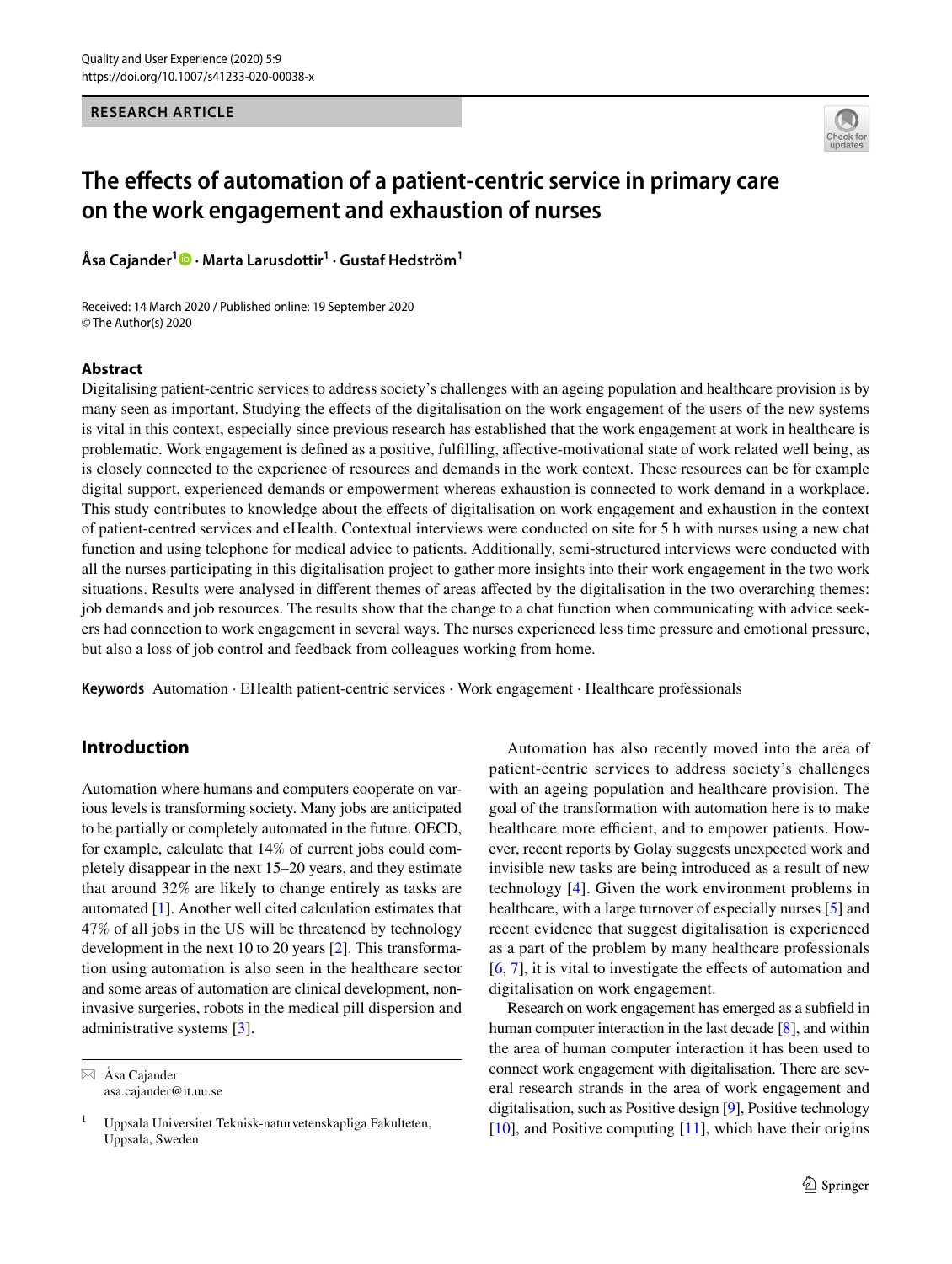in positive psychology. Positive psychology promotes human well being and fourishing as the ultimate goal of scientifc research. There is also earlier research on the impact of workers and social wellbeing, such as for example research on office workers [\[12](#page-11-6), [13\]](#page-11-7) but without the focus on the positive side of digitalisation and work engagement. Finally, there is some research on how to work with usability and work engagement in software development  $[14]$ , and in agile software development [\[15](#page-11-9)].

User experience (UX) has gained momentum in human–computer interaction and is defned by ISO in the following way: "Person's perceptions and responses resulting from the use and/or anticipated use of a product, system or service" [[16\]](#page-11-10). Researchers agree that UX is a complex concept, including aspects like fun, pleasure, beauty and personal growth. An experience is subjective, holistic, situated, dynamic, and worthwhile [\[17](#page-11-11)]. A recent survey on what practitioner's think is included in the term UX shows that respondents agreed that user-related factors, contextual factors and temporal dynamics of UX are all important factors for defning the term UX [\[18\]](#page-11-12). In parallel to this, a general conclusion of a recent systematic literature review by Roto et al. [[19\]](#page-11-13) that calls for more research in the area of user experience, work engagement and automation. Many researchers have also pointed to a lack of focus on user experience research in the work context [\[20](#page-11-14)[–22](#page-11-15)], and a recent literature review on work engagement calls for more research on new technologies and work engagement [\[23](#page-11-16)].

This paper addresses this research gap and contributes to knowledge about the effects of digitalisation and automation on work engagement of nurses in the context of patient-centred services and eHealth. In this paper we report from a study on a digitalisation of human–human telephone contact to a process where patients frst fll in a dynamic and automated electronic form about symptoms, and then describe their symptoms in free text using a chat with nurses and/or physicians. The research question addressed is: *How has the digitalized and automated patient*-*centric service afected the work engagement of nurses in primary care?*

This paper contributes to the area of Human Computer Interaction through exploring and discussing the use of a well known theory from occupational health related to work engagement in the analysis of patient-centric services and automated work. It further contributes through user experience insights related to the efects of digitalisation on nurses in healthcare and more specifcally the efects of digitalisation on work empowerment and stressors for nurses in healthcare advice settings.

# **Related work**

In the section on work engagement we present the background of the concept and especially how the work engagement is in healthcare. Additionally, we present how automatisation connects to work engagement. This is followed by a section on current trends in patient-centred services.

### **Work engagement**

Work engagement is often defned as a positive, afectivemotivational state of high energy combined with high levels of dedication and a strong focus on work [\[24](#page-11-17)]. Work engagement is a complex phenomena connected to many diferent concepts such as meaningfulness, safety, perception of general change, empowerment, mental health, burn out, worka-holism and professional practice [\[25,](#page-11-18) [26\]](#page-11-19). Many studies on work engagement investigate a mean level of work engagement, and diferences in work engagement between individuals in relation to working conditions, personal characteristics and behavioral strategies [[23\]](#page-11-16). The job demand resources model is one of the most often used theories to explain work engagement. According to this theory people are likely to experience high work engagement when they have challenging tasks in combination with sufficient job and personal resources available [\[27,](#page-11-20) [28](#page-11-21)]. Work engagement hence is closely connected to experienced resources, demands and control in the work situation. These resources refer to organisational, physical and social aspects of work. They consist of for example social support, performance feedback, skill variety, autonomy and learning opportunities [[27\]](#page-11-20). Personal resources and emotionally demanding conditions at work are also closely connected to work engagement [[29\]](#page-11-22).

The Job-Demand-Resources Model Burnout is presented below. As can be seen in Fig. [1](#page-2-0), the model consists of two connections: the one between demands and exhaustion, and one between resources and disengagement/work engagement. Workload, time pressure, the physical environment are examples of factors that create demands in the work. If the workload becomes too heavy over time, chronic fatigue can occur. Feedback, participation and support from the supervisor are in turn examples of job resources that afect the engagement of the employees. Their model also stresses that there is an interaction between demands and resources. For example, high demands do not have to lead to a negative burden, but in combination with the right resources can strengthen the motivation and commitment of the employees and instead contribute positively to the work. In our study the interviews have been informed by this model and we investigate the notion of work engagement through looking at how digitalisation has afected the resources and demands.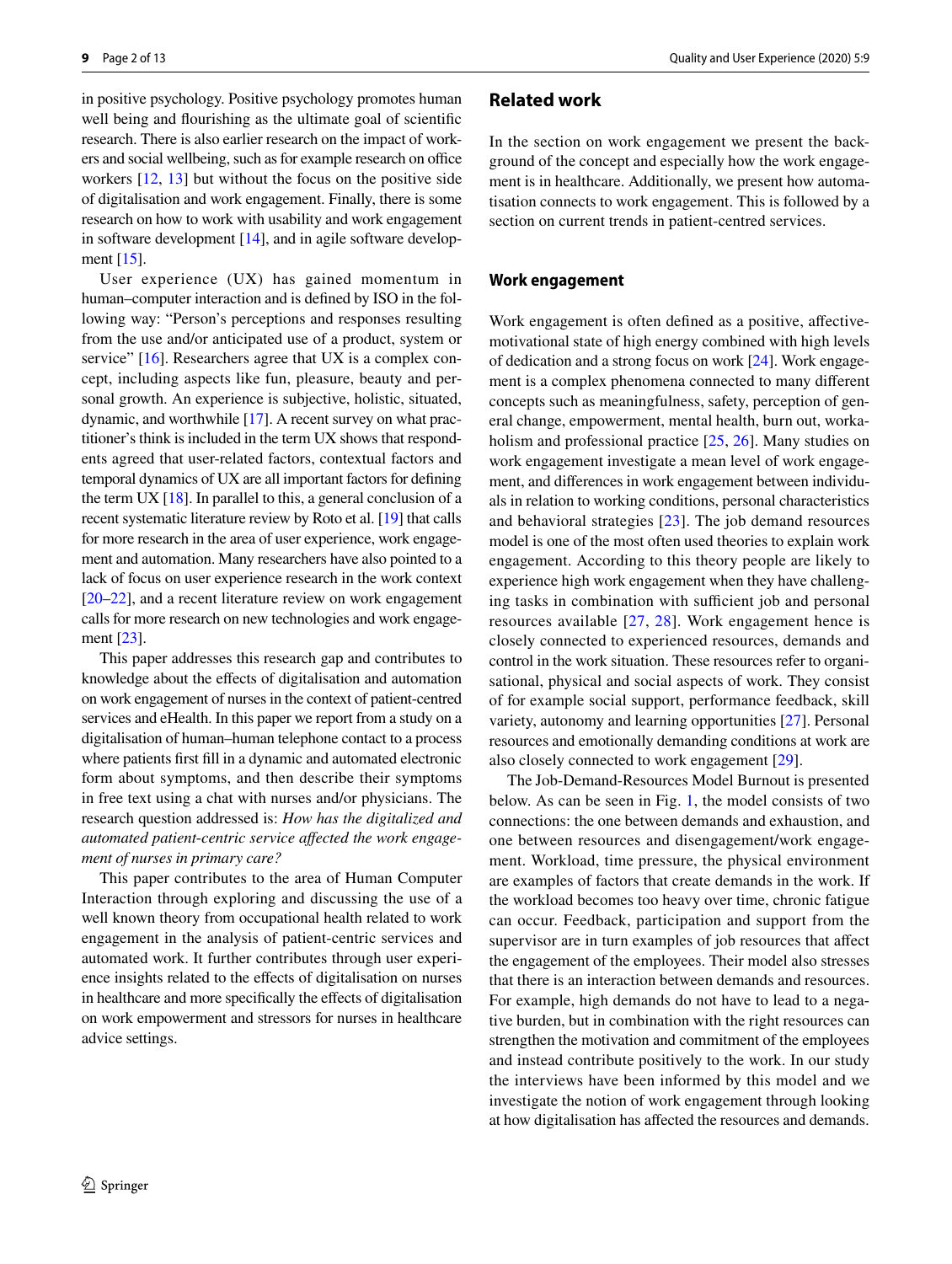<span id="page-2-0"></span>**Fig. 1** The Job Demands-

[[30](#page-11-36)]



Previous research has established that the work engagement in healthcare is problematic [\[5](#page-10-4)]. Simpson did a systematic literature review related to work engagement in the context of nursing and found 32 papers on the topic, most of which focused on the antecedents and/or consequences of engagement at work [[26\]](#page-11-19). In the review it was found that the concept of work engagement emerged around 1995, and the usage moved into nursing around the time of the literature review in 2009. The fndings from the literature review suggest that organisational factors, and individual contributors signifcantly impact engagement at work. Organisational factors and individual contributors are also signifcant for the onset of burnout syndrome, which could be tracked along three main dimensions: emotional exhaustion, depersonalization, and reduced personal accomplishment [[31\]](#page-11-23). A metaanalysis [[32\]](#page-11-24) revealed 31% of nurses experienced emotional exhaustion. Among young nurses, every ffth nurse strongly intended to leave the profession 5 years after graduation, and the intention was associated with levels of burnout [\[33](#page-11-25)]. Burnout has been associated with decreased levels of patient care, increased numbers of medical errors, infection and mortality rates as well as decreased patient satisfaction [\[34](#page-11-26)].

### **Automation**

One form of digitalisation is automation. Historically people have been sceptical when confronted with automation where operations and functions previously performed by humans have been taken over by machines [\[35](#page-11-27)]. Early examples of automation include knitting machinery, and early research studies on automation were focusing on allocation of the basic functions to people or machines, also known as

the Fitt's list with statements about whether a human or a machine performs a function best [[36\]](#page-11-28).

Current trends in automation look into fully autonomous systems, including research questions of how to build trust [[37](#page-11-29), [38\]](#page-11-30), social and ethical dilemmas [\[39\]](#page-11-31), and security and safety concerns [[40\]](#page-11-32). However, fully autonomous and unmanned systems are rare, and often people have to monitor, intervene and control the automated environments, and hence people have proposed to move from human–machine interaction to human–machine cooperation as a perspective [[41\]](#page-11-33).

Autonomous cars have been the focus of research in human–computer interaction with a strong focus on promoting safe driving trying to resolve "the clash with the stringent safety requirements when drinking and the consumption of information and entertainment while driving" [\[42](#page-11-34)]. Indeed studies on user experience and acceptance conclude that the highest levels of autonomy in cars are connected with decreased perceived control and fun [[43\]](#page-11-35). Other studies with drivers of Tesla report on experiences with autonomous cars where some drivers adopting to automation do not perceive autonomous driving as risky, even in an environment with regular automation failures [\[44\]](#page-12-0). A proposed research agenda for autonomous cars by Kun proposes a shift in the research agenda to transformation of vehicles into places of productivity and fun [\[42](#page-11-34)].

However, automation afects the work and working conditions of people and hence also work engagement [[45](#page-12-1)]. One can conclude, for example, that automation has shifted the role of the operator from manual to supervisory control, and that it can perform the tasks of diagnosis, planning and problem solving [[35](#page-11-27)]. A recent literature review concludes that little attention is paid to the user experience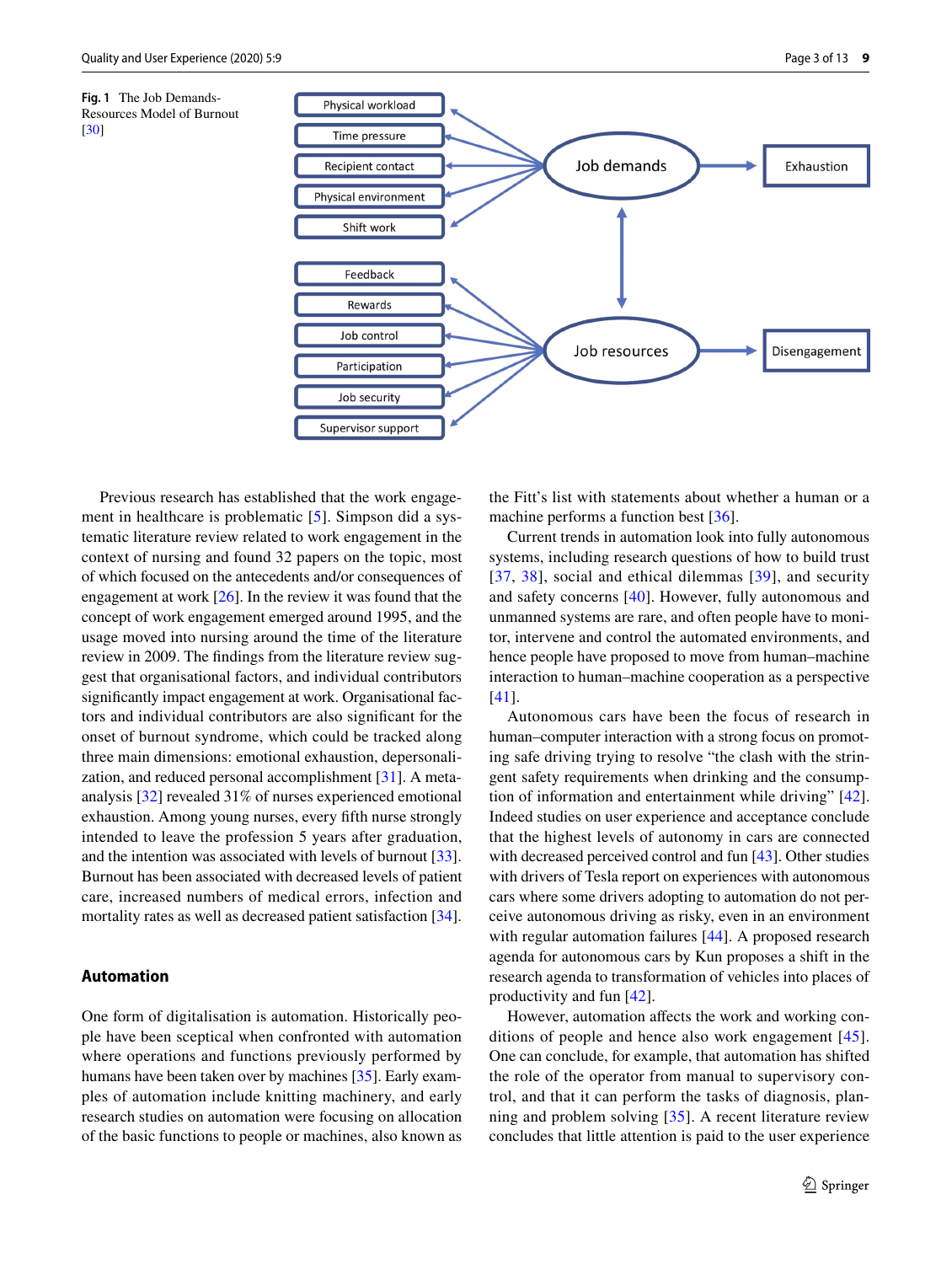when automating work, and that the "human aspects of those systems might seem less essential" than the classical focus on efficiency, effectiveness and safety  $[19]$  $[19]$ .

#### **Current trends with patient‑centric services**

The frst major steps in the digitalisation process of healthcare in Sweden were taken in the mid 1990s when several electronic medical record (EMR)-systems were developed. The major transition from a paper-based medical record system to an electronic system came in the beginning of this millennium. Since then, several other digital systems have been introduced to healthcare professionals, including systems for electronic prescription, surgery planning, automatic patient monitoring, digitalisation of radiology, decision support, and more. Some systems have utilised a new design approach but there are still possibilities to fnd newly developed systems utilising a more digitisational approach.

Digitalisation projects in the healthcare sector are mainly done with one of four main goals: efectivization, increased availability for patients, increased medical quality, or merely because it is possible. One major trend among politicians with infuence over the healthcare system in Sweden, has over the last years—been to promote easy access for patients to the healthcare system. Such decisions have resulted in several actions improving patients access to healthcare and healthcare information. In 2003 a Swedish telephone nursing service was launched, which now is national reachable 24/7/365, providing medical advice by registered nurses whose' assessment are supported by computerised decision support (DCS) to secure equal assessment [[46\]](#page-12-2). However, DCS has been found used mainly for assessment and memory help and not for decision aid [\[47\]](#page-12-3), and the nurses can experience the system both as supportive and inhibiting, when the system is inconsistent with their own assessment [\[48\]](#page-12-4). This intersection between evidence based medicine, complex health treatments and design of healthcare software needs to be understood with a patient-centered approach to consider guidelines as architecturally signifcant requirements in the design process [[49](#page-12-5)]. Patients have also been given online access to their own medical record, which have been met with ambiguous feelings from various stakeholders, highlighting the necessities to consider several stakeholders sometimes conficting interests in the design process [\[50\]](#page-12-6).

In recent years, there has also been more debate about the necessary changes the healthcare sector needs to undergo to meet future challenges. One governmental investigation that gained great importance was presented in 2017, stating the necessity of the rather hospital-oriented healthcare sector in Sweden to transform and move more care closer to the patients [[51](#page-12-7)]. A follow-up investigation in Sweden

was presented in 2019, focusing on merging the digital and physical care [[52\]](#page-12-8).

In 2016, two private companies entered the Swedish healthcare arena and ofered digital doctor consultations to patients all over the country. The reimbursement system was designed for physical doctor visits and not distance online consultation wherefore the cost to these companies were high. This intensifed the work in each healthcare region to ofer similar services to its own citizens, either via video or chat. The asynchronous chat function can be experienced as more fexible in some health related settings, allowing contact to more smoothly ft into daily life [\[53](#page-12-9)], simultaneously providing an opportunity collecting medical information via predefned questionnaires. Some even suggest AI based triage tools could relieve healthcare personal with remaining quality, even though the validity of this claim can be questioned so far [\[54](#page-12-10)].

Region Uppsala started in 2019 a project enabling a chat function for patients seeking medical advice. The project ended according to plan at the end of Q4 2019, whereafter the function is to be introduced on a wide front in the organisation. In this paper we report results from a study on that digitalisation case, which is a digital transformation of human–human telephone contact to a process where humans frst fll in a dynamic and automated electronic form about symptoms, and then describe their symptoms in free text using a chat with nurses and/or physicians. We compare results from interviews on the efects on the work environment of the nurses using both the chat and the telephone contact.

# **Method and materials**

This paper reports from contextual inquiries and semi-structured interviews with nurses at Region Uppsala, Sweden. The data gathering was conducted in the fall 2019.

Contextual inquiries [\[55](#page-12-11)] were scheduled before the interviews to receive a better understanding of the digital work environment of our informants. One researcher sat beside an informant for around one working day and observed how the work was conducted and work collaborations performed. In between, the researcher asked questions on how the work was done. Contextual inquiries were conducted with fve different informants. Researchers took notes during the observations and these were fled after the observations.

All participants that had worked in the system were recruited for semi-structured interviews; in total 9 informants. All the nine semi-structured interviews [\[56](#page-12-12)] were conducted at the interviewees office. The interviews lasted 25 to 60 min. All interviews were recorded and transcribed verba-tim. Table [1](#page-4-0) is a table with the demographic characteristics of the participants in the semi-structured interviews.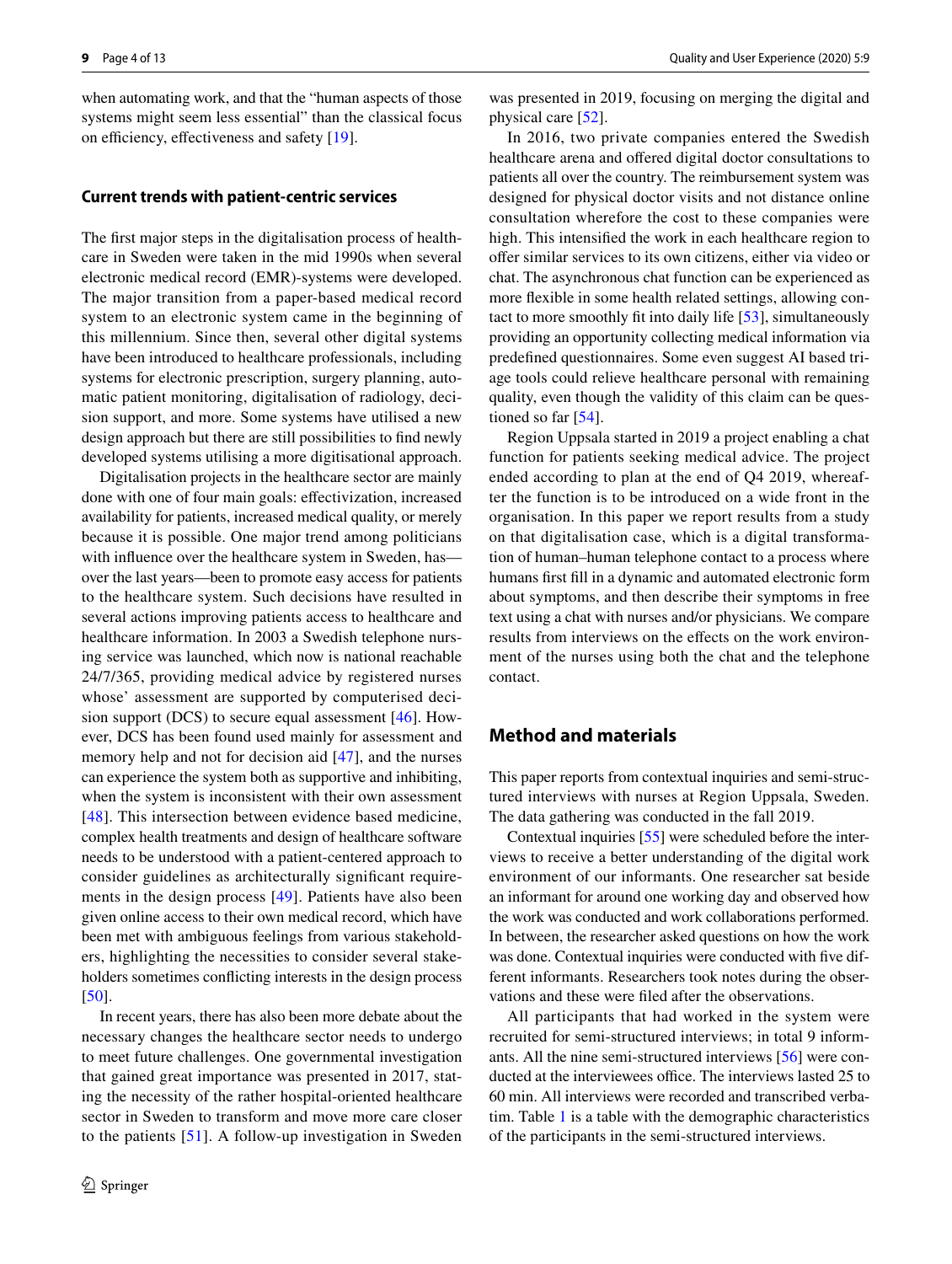<span id="page-4-0"></span>**Table 1** Demographic characteristics of interview participants. Gender distribution of interviewed nurses refects the national gender distribution among nurses in Sweden with 88% female and 12% male nurses [[57](#page-12-13)]

| Gender                                   |              |
|------------------------------------------|--------------|
| Female (n)                               | 8            |
| Male $(n)$                               | 1            |
| Age                                      |              |
| Mean years (min-max)                     | 49,4 (29–64) |
| Work experience (years since graduation) |              |
| Mean years (min-max)                     | $21,1(5-36)$ |
| Work experience at 1177                  |              |
| Mean years (min-max)                     | $3,4(1-11)$  |
|                                          |              |

During the interview we asked the informants:

- About their background (4 questions),
- On the chat system and usage (13 questions),
- On the old way of working through telephone and comparing the old way of working to working with the chat system (13 questions)
- Some closing questions (4 questions)

We used the two overarching themes: job demands and job resources from the theory of Demerouti et al. [[30](#page-11-36)] as shown in Fig. [1.](#page-2-0) Results were categorized in the three different themes related to demands, and six diferent themes related to resources from this theory. Some themes from the original theory were not used since they were irrelevant in the setting of the study: physical workload, shift work. Instead we added workload more broadly as a theme in the analysis,

# **Study setting**

In 2003 the national service 1177 was established, initially providing online self-care information and later also healthcare advice via telephone from nurses 24 h a day, all year round. Today the service is well established and is maintained in collaboration between all Swedish healthcare regions and national organizations. Around 1200 nurses are working full or part time, providing service to the 7 million people who call each year (from the 10 million inhabitants in Sweden). Approximately 30–35% of all calls are given self-care advice whereas the rest are referred to a healthcare facility. In Uppsala, about 250.000 calls were made to the service during 2018.

Recently, politicians in Uppsala decided to introduce a digital system to facilitate citizens contact with healthcare providers. As a result, a proof of concept project was started in 2019 enabling asynchronous chat between citizens and nurses working at 1177 in Uppsala. The chat is manned by 1 to 2 nurses at the time during daytime and evenings, working in the same room with similar equipment for usage of the system, but unmanned during weekend evenings and all nights. In addition, a physician is available during the last 4 manned hours each day. Even though the number of advice seekers has increased from the initial small infow, the fgures had not met the expected number for a normal day at the time of the interviews in this study.

# **Results**

In this section we frst present an overview of the Work Flow in the chat automation system. After this we present an analysis of the experiences of nurses in relation to the automation based on the *job demands* and *job resources* theory by Demerouti et al. [\[30](#page-11-36)].

#### **Workfow**

The system requires patients to specify which medical problem they are seeking advice for and answer predefned questions derived for this problem before the nurses handle the case. Even though not implemented in the project, the system provides the possibility to use the initial answers to triage patients before further handling.

In Fig. [2](#page-5-0) we illustrate the workfow for the patient and the nurse for fnding advice for the medical problem. The workflow is numbered from 1 to 7, where 4a and 4b happen in parallel.

When entering, the patients log in with a national e-identifcation system. The patient then frst answers predefned questions prior to entering the chat system. The nurses can read the answers, but are not able to read the wording of the questions that the patient answers. The nurses have to use three diferent systems in parallel to give advice to one patient and conclude the conversation in the chat system. The use the Internet, the RGS system which is a medical advice support system for professionals and a journal system to document the results. The nurses also do a triage of the patient, which is a process for sorting and prioritizing patients based on the problems and symptoms that the patients describe such as body temperature, heart beat and pulse. Nurses can have up to 6 or 7 patients simultaneously, each in different steps of the workflow, so a nurse could be concluding a chat with one patient, but keeping a discussion open for the other patients.

The workflow for giving advice on the phone is mostly that the patient explains the health problem verbally and the nurse asks questions to understand the problem and the severity. The nurse serves one patient at a time. When the nurse feels (s)he is ready, (s)he gives advice and concludes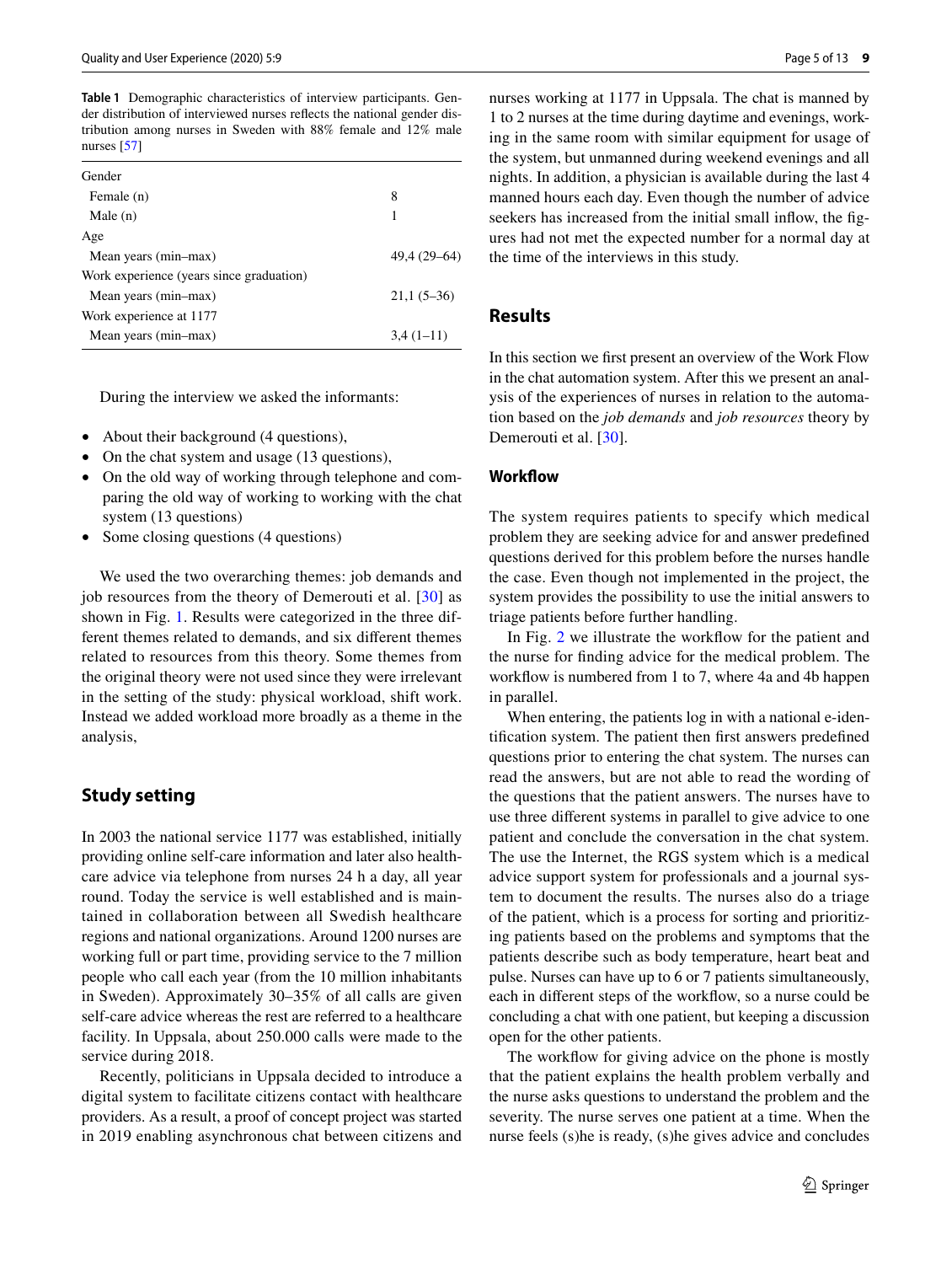

<span id="page-5-0"></span>

the conversation. The nurse uses a system to select a patient to talk to and can go online to seek information for the advice.

# **Job demands**

# **Time pressure**

Generally, time pressure was not experienced as a problem in the chat. However, a few areas emerged from the interviews and are presented below.

*Experience of Queue* Many nurses fnd that the queue in the chat is stressful when there are more than 6–7 patients waiting in the chat. This is interesting since none of the interviewees found the queue stressful when working on the phone with patients. Here, the interviewees describe that the queue is a joint queue in the phone, and that it is always there, and you have a shared responsibility with many others while in the chat you do not have the same support from colleagues. During the case study, this has not been a major problem as few patients have used the service, but there is a concern that the problem would be greater if many would use the chat in the future.

"You see the patients coming in all the time and look like okay now we or I have **eight waiting**. Because it's more personal. In a queue where there are lots and lots of people waiting/…/you let go."

*Not knowing how many patients are coming in* Several nurses also complain that the so called Onboarding feature showing incoming patients to the chat is not a help, and that part of the systems can be improved.

"It can be said that there are four patients on the way. On boarding. And then there will be no patients. Then it can be the other way around. That it says nothing at all, but that several show up. Eeeh okay."

*Many patients in parallel* Many nurses fnd it stressful to have many patients in parallel in the system, and that there is an absolute limit to how many you can chat with at the same time. Also, many think that there should be a limit to how quickly patients should respond.

"For me/…/it gets a little more stressful because we are expected to have several patients at the same time. And we also have to have that, if there is high pressure, to be able to keep this response time for a maximum of one hour/…/and that it is stressful because you con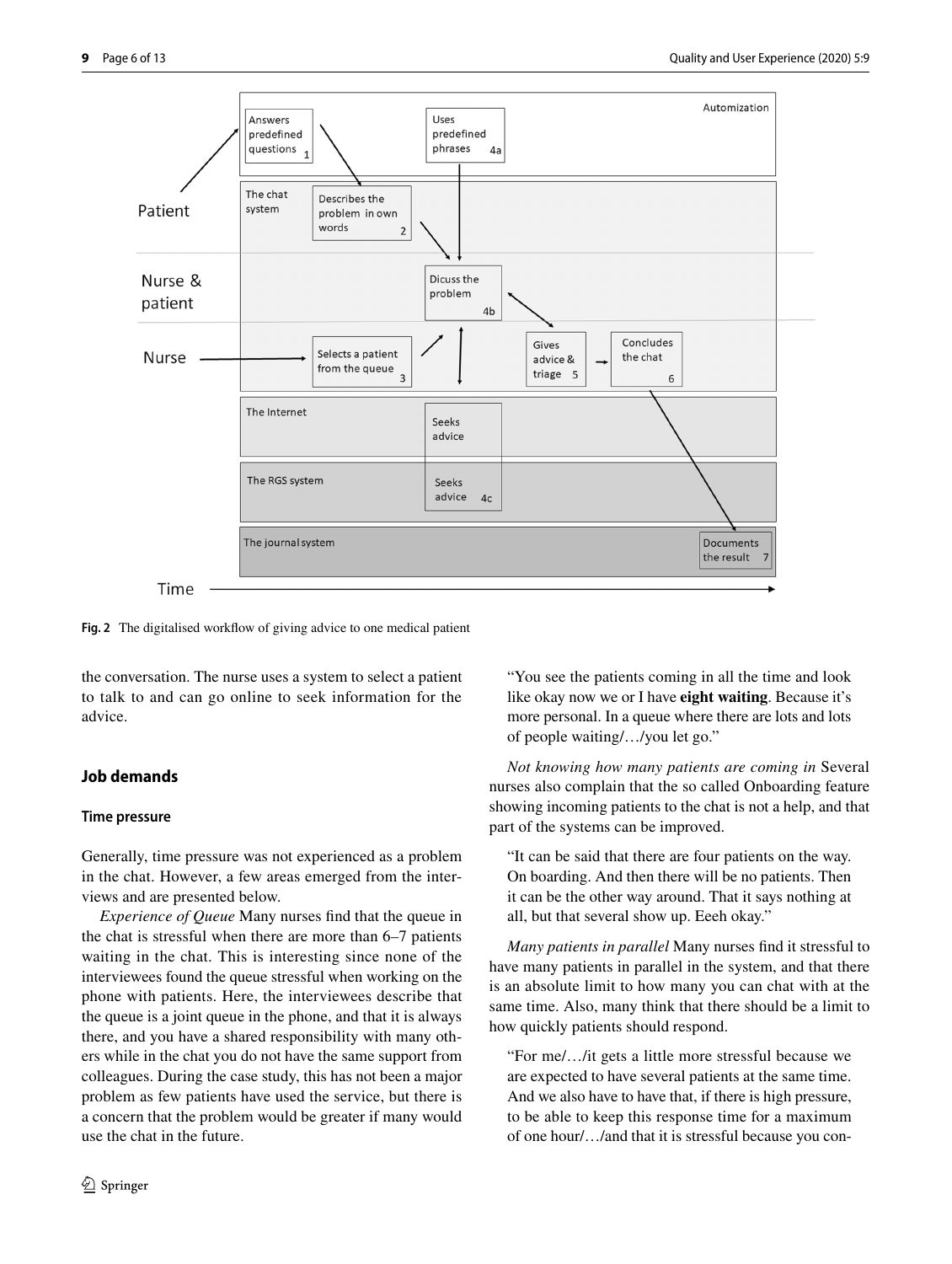stantly see the queue. That's the big diference, on the phone you know the queue is almost constant."

#### **Recipient contact**

*Emotional Work* Some of the nurses described that it is less emotionally difficult to chat with patients than to talk to them on the phone, or to work in a care unit. It is easier to keep a professional distance when communicating via text and some describe that they do not become so emotionally involved in the patient's problems.

"I think it is calmer to sit in the chat because I have time and think about word choice. I can go back and watch the text while I have the patient"

Some nurses experience that working in the chat is slower than working in the phone service, much due to the asynchronous conversation. They describe that sometimes they can conclude the advice quickly with a patient on the phone. Some nurses had a lot of focus on fnalising conversations with patients, and mentioned that it could be stressful to wait for patients' answers in the chat since patients have 12 h to answer. The conversation became more fragmented in the chat than in the phone and therefore harder to keep the focus on the particular problem and remember all the details about it.

"You send a question away and it can take everything from two seconds, if the patient is sitting at the screen or has the app open, or 2 h. Sometimes you might not get an answer for a whole day. "

*Automation text support and recipient contact* The chat provides support sentences that can be used in discussion steps with the patient in the chat system. Many people use the very short greeting phrase given as supporting text, but the longer phrases are rarely used by the nurses. Most people we talked to could not explain why they did not use them. Some mention that they feel impersonal, and that they would have preferred to write the lyrics themselves so they would have been more adapted to the style you choose to have in the chat. One of the nurses explains it like this:

"I enjoy not being too controlled. I use the phrase templates very seldom/…/. Because I want to be more personal than it can be/if I use them/. It can easily happen that it becomes too robot-like if you use too many phrase templates."

*Misunderstandings and chat language* Some of the nurses pointed to the diference in using chat language to spoken language. And that there is a greater risk for misunderstandings since the written sentences are quite short and do not contain the nuances of a spoken language. Many also mentioned that the voice helps them understand the decease of the person and that this part is missing in the chat.

# **Physical environment**

The physical environment consists of a shared office space with two people working. Each office space is equipped with two screens and a computer. The nurses do not have their own desk but chooses the one that is available when they start working. There were very few complaints about the physical environment generally in the interviews with the nurses. A few people fnd it really annoying to work with two screens:

"Well, I do not want to have two screens./…/. I don't want to have two screens in front of me."

The physicians who worked at 1177 were offered to work from home instead of being at the office. The nurses were not given this option, but all the interviewed nurses would appreciate working from home.

"I have 1 h's travel time each morning./…/You can organize your work in a diferent way. Maybe if you say that you would be stand-by or something too. I know that sometimes we have had a little panic with the staf. It was some weekend [not long ago]. On this occasion we could have worked from home and it would have resolved that weekend."

# **Job resources**

#### **Feedback**

*Feedback from physicians* Since many physicians work from home some nurses experience that there is not a lot of feedback between the occupations, and very little collaboration. Also, the physicians work in the evenings and the nurses work both during days and in the evenings.

"I have no collaboration since I only work during day time./…/But it is diferent for those who work in the evenings. Then there is more contact with the physicians, but then again many physicians work from home"

*Feedback from patients* Moreover, there is very little feedback from patients since the only time the nurses receive feedback on the triage is when things have gone wrong and that happens very seldomly.

"Sometimes someone has interpreted the situation in the wrong way. Often it is when a patient has called several times to 1177. And talked to different nurses"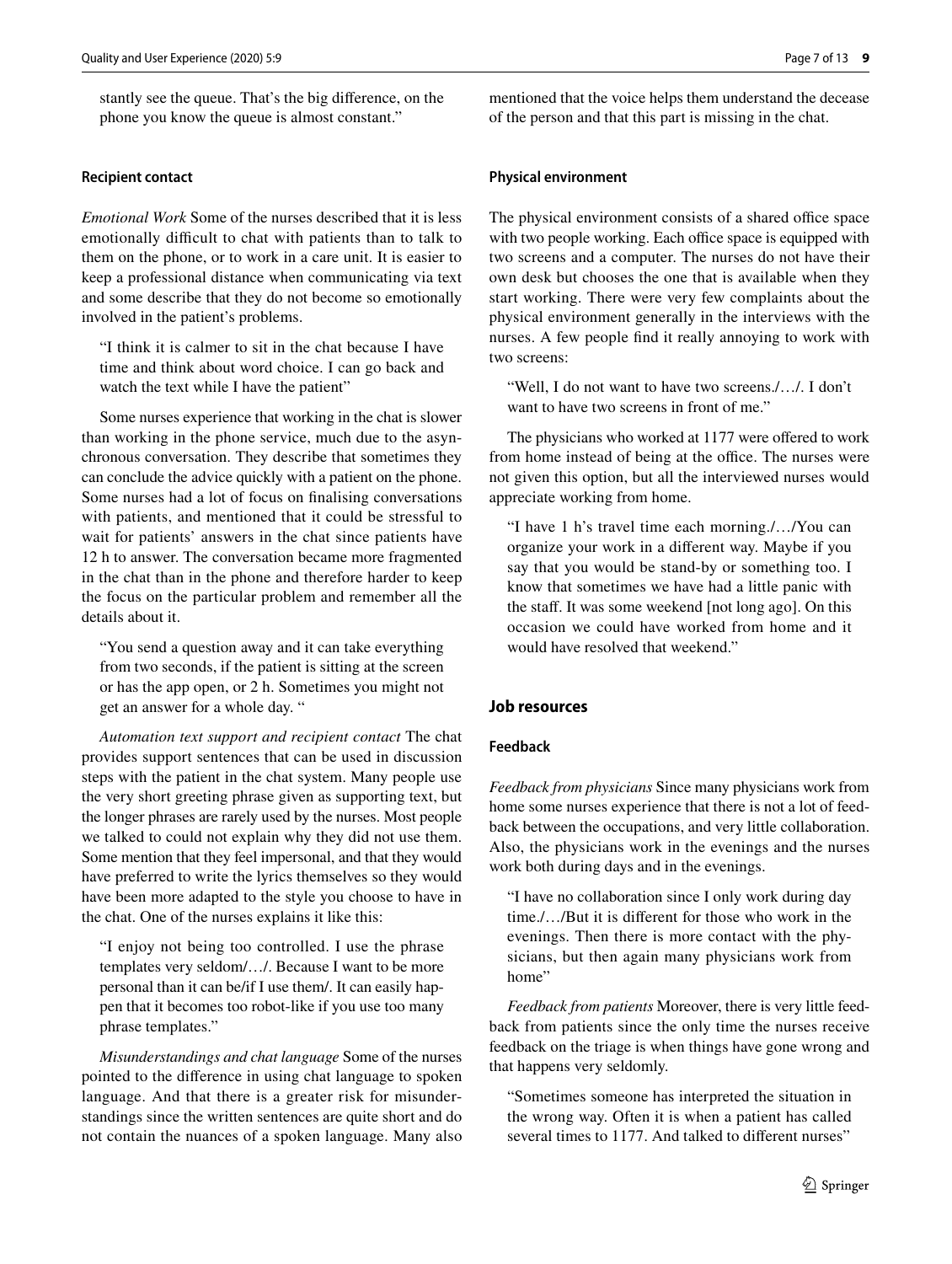However, almost all patients expressed their gratitude when wrapping up the chats with the nurses, and there is constant feedback and gratitude from patients. However, some of the nurses feel that the reward that they receive from the patients when helping them is less prominent in the chat. They experience that the connection is more distant, and that there is less contact:

"But you get less of that: "Thank you so much for listening" in the chat".

#### **Rewards**

There were few extrinsic rewards found in the study with the nurses. One of the things mentioned as a reward is the queue and that a short queue is a reward for them. Also, there is a strong focus on the number of patients, and the nurses keep track of how many they have answered every day. This seems to be a motivation, and a reward in itself. Salary is mentioned as a reward by one nurse only, and this person says that the salary at this work place generally is higher than in hospital care. It seems that these nurses have a strong intrinsic reward system connected to care and with meeting patients. One of the nurses explains it like this:

"Because what I really like is the meeting with the patients"

## **Job control**

When the users seek help through the chat system, they are asked to fll in a set of predefned and automated questions before typing a particular question in the chat-part of the system. The number of questions can vary depending on the type of health problems the patients have. The nurse receives information on the answers that the patient gives, but does not see what the questions were that the patient answered nor how these were asked. Also nurses did not want to ask again about something the patient had already answered, because they thought that was unprofessional, and also annoying. One nurse explained:

"I would really like to have a better insight and understanding of what the patient flls in"

Another nurse explains that sometimes (s)he would need more information about why the patient has the symptoms described in the answers to the questions.

Additionally, the nurses commented that some questions the users answer are irrelevant for the nurses and they think some of the questions should not be asked. One of the nurses explained that the predefned questions are probably there for trying to receive a better focus on what the patient's problem actually is, but sometimes the questions make it harder for the nurses to fnd the possible reason for the symptoms.

Other nurses commented that the wording of the questions to the patients from the automated system are sometimes misleading. For example if the patient has a rash, but the question asks if it is problematic for the patient to breathe then the problem of breathing could very well be disconnected to having a rash. In this case the nurse would have liked to see the logic behind the questions to the patients, to know why this question appeared.

Some of the nurses explained that they needed to ask more questions in the chat system than in a phone call, because they did not trust the information to the same degree in the chat system as on the phone. One of the nurses explains:

"It may not belong [in the patient's case], while in the chat they only get the standard questions in the questionnaire and then they have answered yes to many diferent things, which they probably have [symptoms of] but may not at the moment or do not relate to what they are looking for help right now. So then I have to dig more into it"..

Others said they did not ask any further questions because they had to rely on the information that the patients had flled in before chatting. They have completely the opposite strategy and make an assessment based on the information provided by the patient in the forms they flled out. Many also feel that it is a diference to talk to the patient on the phone and that one can perceive further information from, for example, breathing.

"So purely from a medical perspective for the patient, I think this is that you do not hear the patient, you do not hear breathing or how afected they are and so there. Eh… it's probably like the biggest negative I see it. "

#### **Participation**

The nurses describe that they have felt involved in the introduction of the IT systems and the new working methods. Continuous efforts have been made to collect comments and suggestions for improvement that have resulted in concrete measures. Many describe that they daily evaluate the work processes, and write a short report. Workshops have also been organized with the IT supplier around the systems. This increases the feeling of control in the work situation.

Many were very positive about the digitalisation of their work situation. The nurses describe that they want to participate in and infuence the digital change in primary care, and that it motivates them to work for 1177 during the pilot project.

"So I see this as a chance to partly create a healthcare that feels resource efficient and secure, but also that I eventually get to choose what my working day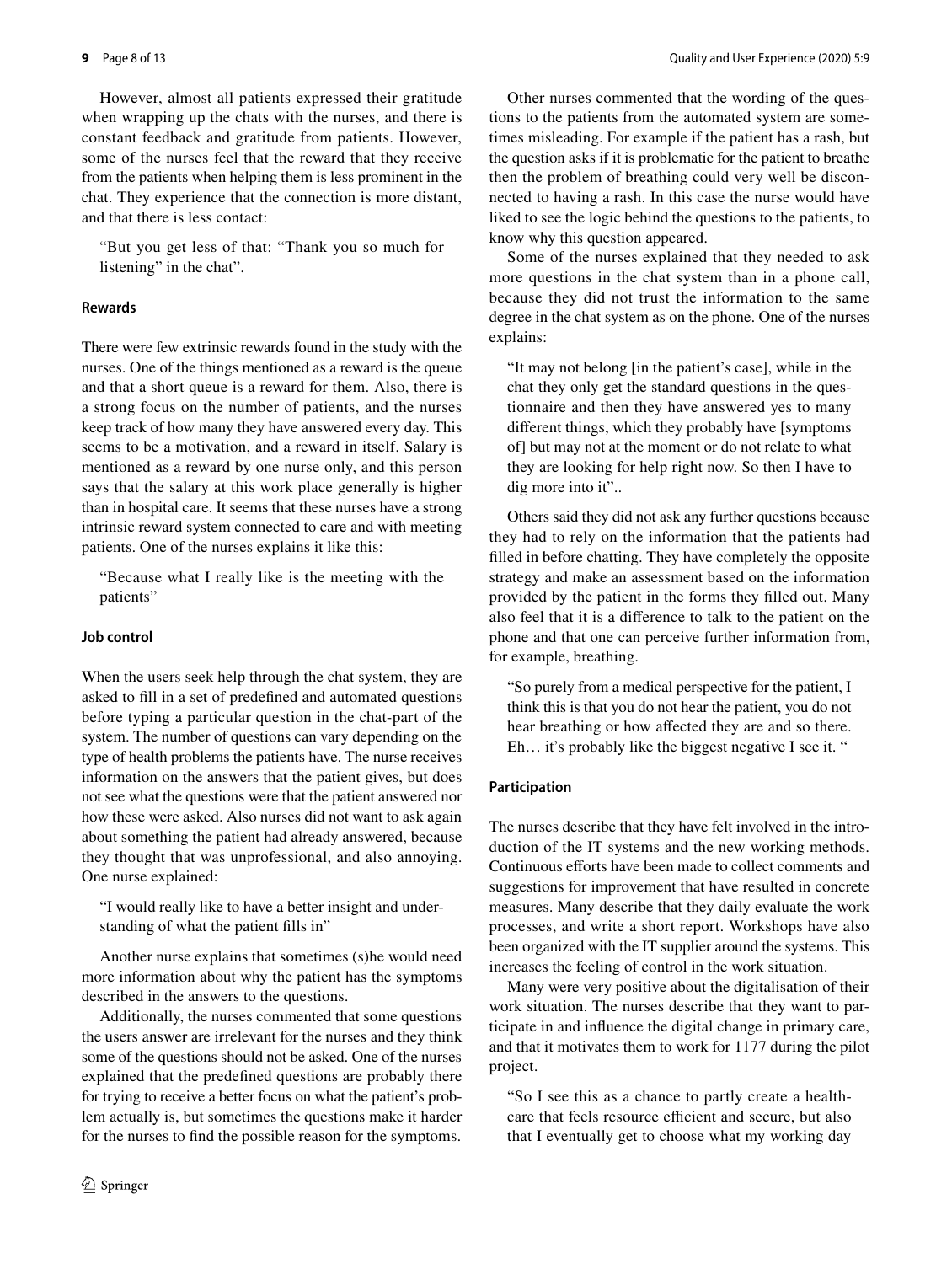will look like and inevitably these digital tools will come, then I can be just as happy to have the chance to develop them as well."

There is however some criticism in the participation in the design process, and the nurses explain that the forms and the automation is based on feedback from physicians only and supports the diagnosis of patients—which is something that nurses do not do. Neither nurses, nor patients were actively involved in the design of the system:

"The chat automation templates/the forms/have been developed from the physicians perspective. That means that there are very many diagnoses there/…/. And that is a clash both for us as nurses and for the patients"

#### **Job security**

Many nurses experience very good job security at this workplace, and despite the fact that automation will replace some of the nurses' work in 1177 there is no one that mentions this in the interviews. Some nurses are very sure of the opposite:

"Well, a robot will never take our work"

They base their feeling of job security on the many errors they see in the automation where patients answer questions about their health.

"No, a robot cannot replace us. And it is the same things as with those forms that the patients fll in. Well, 1 day all patients had palpitation. And I don't understand that. Why do you have that when you have a rash on your hands?"

Generally in Sweden there is a large lack of nurses, and many of the nurses in the study have worked at the workplace for many years. However, the work environment in nursing has also led to the fact that many burn out or sufer from stress related symptoms such as problems with sleep in traditional nursing occupations. Several of the employees in the chat describe that the work in the chat is an new kind of nursing work, more suitable when you have had stress symptoms:

"Yes, I have been on sick leave and while I was on sick leave with fatigue syndrome I thought I would never work as a nurse again. Eh… I did not ft in the/ traditional/work in hospital wards/…/. That's why I left that and came to this/place/.

#### **Supervisor support**

Generally, all nurses describe that they have had good supervisors' support during the introduction of the system. This has included formal education in the system, time to practice in the system and well functioning procedures if something should go wrong with the system. Many mention that they would contact their supervisor if things went wrong in the system:

"Well. I would call the people responsible"

During the interviews it became clear that more inexperienced nurses used decision support to a very large extent and think it works very well as support in both diagnosis and triaging. Those who are more experienced do not have the same need for help. It also became clear that 1177 has good collective learning and that the nurses get good support from each other.

"I fully trust that those who have made the support have thought about and—have—checked on the situation."

Nurses also describe how the work with the decision support is perceived as scafolding their development.

"I've learned a lot. All of a sudden I feel like I have become very broad [in my medical knowledge]and suddenly I can answer as well as the neighbors' questions about bones and everything possible"

# **Discussion**

In this section we discuss the efects the job demands had on exhaustion and the job resources had on engagement. Furthermore we discuss how the chosen theory has guided the analysis and conclude discussing the limitations of the study.

*Job Demands Efects on Exhaustion* The experience of queuing was a stressor for many of the nurses and some even feel that the queue is the greatest stressor in their work. The nurses felt that they had to serve the patients as quickly as possible and they felt stressed if they were chatting to many patients at the same time. The reason is that when serving one patient the nurses know that the other patients were waiting. Additionally, the conversation with each patient can be asynchronous, so the nurses had to wait for the patient's response and they did not know when the answer would come so the conversation pace is out of their control. The fragmentation of the conversation, and the unpredictability of when patients respond, were described as stressful moments at work. Sometimes the nurses were checking again and again, if the patient has responded. This act of checking for answers could be seen as unexpected work or an invisible task being introduced, similar to the fndings reported by Golay in the area of patient-centric services [\[4](#page-10-3)].

Nurses wanted to give good service quickly to the patients and because of the asynchronous conversation that became harder for them. They sometimes felt stressed which could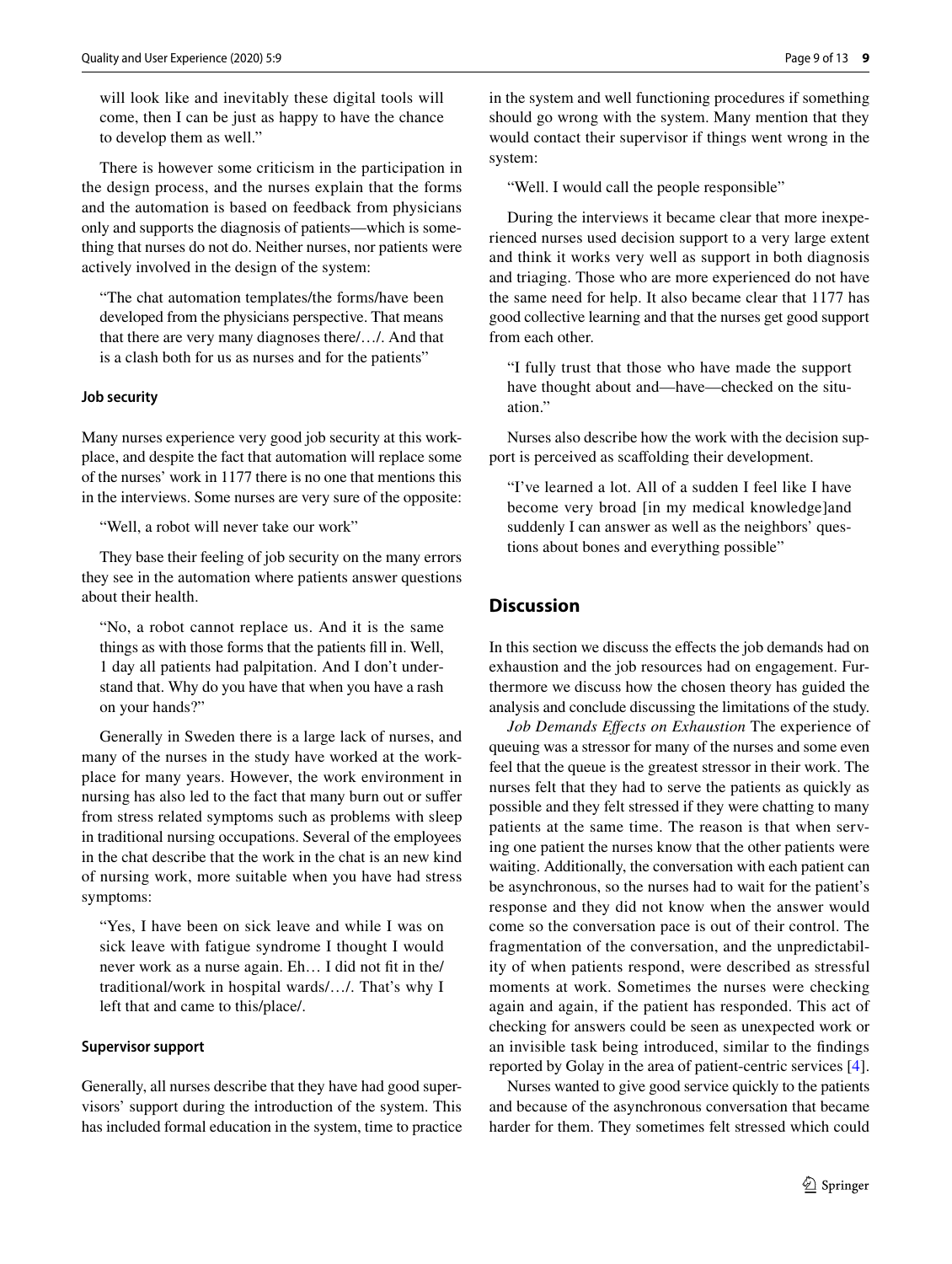contribute to exhaustion. Possibly the stress would be reduced if the queues and work become more similar to the telephone situation, i.e. a long queue that is constantly present and that many share the responsibility for. The nurses need support on how to handle the fragmentation of the conversation, and the unpredictability of when patients respond, and from a work engagement perspective it would be better if patients are forced to respond within a set time than allowing the chat to extend over an entire working day or

several days. One positive aspect of this digitalisation is that many nurses felt it less emotionally difficult to chat with people writing text than to talk to them, since they did not become as emotionally involved as when talking to the patients. In comparison a meta-analysis [\[32\]](#page-11-24) revealed 31% of nurses experienced emotional exhaustion, and in the work of nurses at 1177 the experience was quite the opposite. Even though some of the nurses missed this personal contact, many of them commented that they are not as exhausted after 1 day working on the chat as after 1 day working in the telephone service. Given that many people in healthcare sufer from work-related poor health due to unreasonable demands and too high workloads, the digitised form of giving advice to patients could provide an environment with less emotional stress for nurses. Also, this kind of nursing work can be a complement to other forms of nursing where levels of burnout is associated with an intention to leave the profession 5 years after graduation [[33\]](#page-11-25).

*Job Resources Efects on Engagement* In our study we saw two negative effects on the work engagement of nurses. The first is the effect of the predefined questions the patients answers before the nurse is in contact with the patient in the chat system. Many of the nurses expressed interest in knowing what the patient had been asked about before entering the chat system in order to better understand their answers, so they could give better service to the patient. They did not want to ask again about something the patient had already answered, because they thought that was unprofessional. Additionally, they did not want the patient to take more time than needed, so not being able to check which question a particular patient had answers was experienced as disengagement. The second efect is the lack of feedback from the patient and/or the health care professionals after the nurses have given advice and triage the patient. Many nurses also commented that they would like to learn if their advice was good for the patient. In situations when nurses had triaged patients to the physicians, and they were at the same place as the nurses, the nurses were able to check this informally by going to the physician and ask, but they commented that they would never phone them or send messages to check if their advice was good. In both of these situations the nurses felt that they were isolated and did not have enough information on what happened before and after their own job tasks. Both these issues could be solved by a diferent design of the new computer system or a diferent workfow and are caused by the chosen design and workfows in this particular case. One option would be to give the nurses the possibility to look up the questions the patient got, if needed, which would presumably improve their experience of using the new system. A chat window where the nurses could chat with the doctors taking over the patients issues could improve the feedback loop between the nurses and the doctors, so the nurses could easily ask about the issues they are concerned about and thereby learn from the diferent issues.

Our results show that extrinsic rewards are lacking in the nurses' work situation as a whole in this study. This might be connected to the history of nursing as a profession. Traditionally nurses are expected to be driven by intrinsic rewards, and if we look back in time they were not paid for their work. Other research has pointed out that most nurses desire intrinsic rewards for their work such as helping others [[58\]](#page-12-14).

The nurses commented that they gained work engagement by being involved in the introduction of the IT system and they felt engaged by infuencing the digital change in primary care. They saw their role of being pioneers in the digitalisation of the patient contact as an important one. Additionally, they all commented that the support from the colleagues, from supervisors and when learning how to use the system was good. This was a positive experience at work and extended their work engagement. However, one can note that when the forms for patients were developed the only user group involved in the design process were the physicians, despite the forms being primarily used by patients and nurses.

*Using the Chosen Theory* In this study we have analysed work engagement of nurses working with advising patients using a new computer system. In our interviews we have studied a new workfow for nurses working with advising and triaging patients. For analysing our results we have used the theory of Demerouti et al. [[30\]](#page-11-36). The factors in the theory have guided us in taking a broad view on the work situation of the nurses looking at factors on job demands and job resources that can lead to exhaustion and disengagement. We investigated how nurses use four types of computer systems to complete their work with one patient, and what happens before and after they have completed their job tasks. Additionally we have analysed other factors like job security and the physical environment.

If the user experience as defned by Hassenzahl [\[17\]](#page-11-11) of the usage of the chat system had been the focus point of the study, we would probably have analysed data from users on the experience of using this one particular system. In a study, measuring the user experience of a task oriented system used by office workers the user experience was measured right before the usage of the system in a think-aloud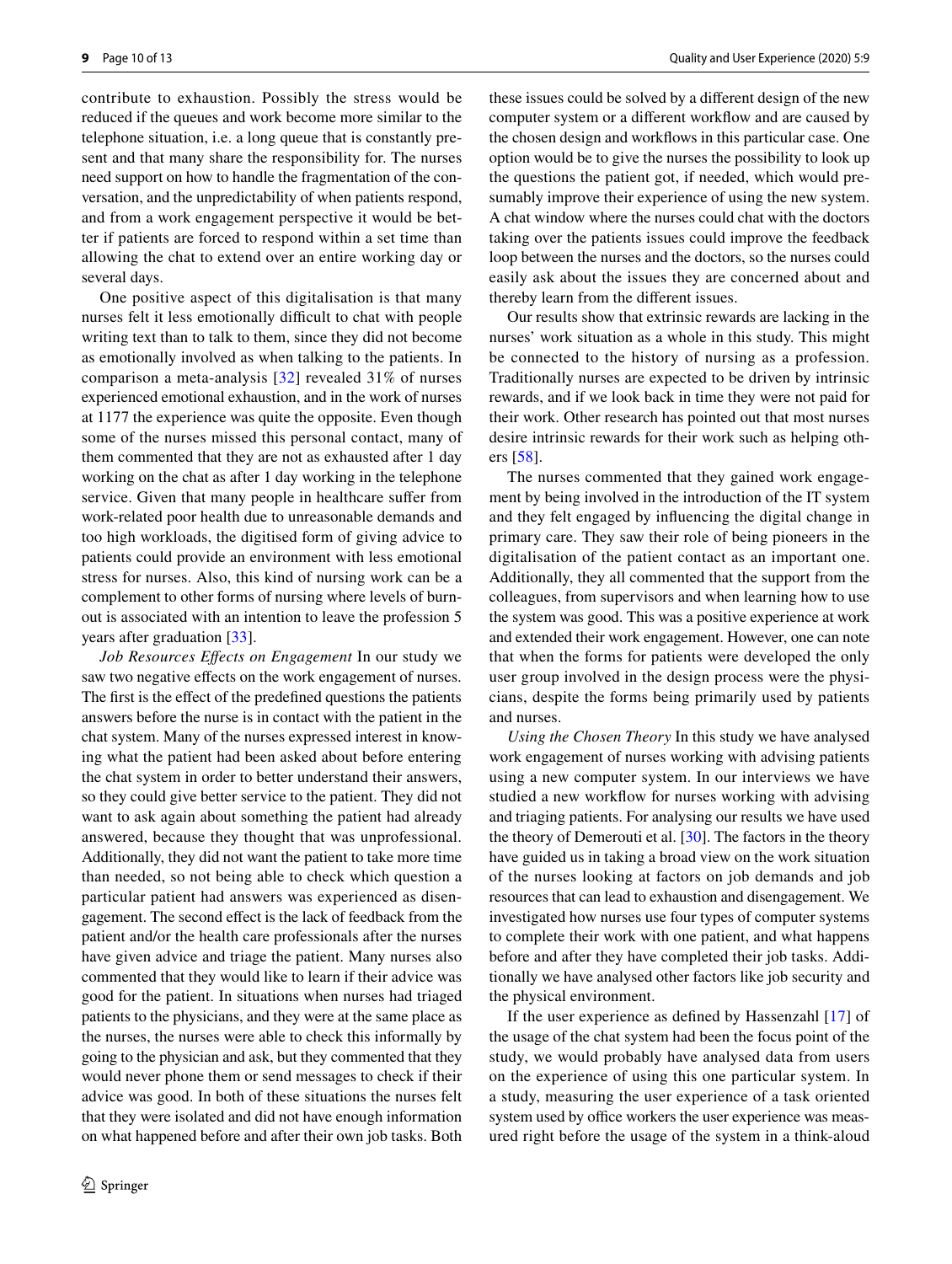test and right after the test [\[59\]](#page-12-15). The results show how the users experienced just that particular system, but not how the system ftted to the whole work situation of the users. The results would give information on how that particular system could be improved to extend the experience of the users and thereby the work engagement of the nurses. But, the complexity of using many systems to solve one job task and how the new system fts the other systems would not be a part of the study and thereby how the whole work engagement is afected by introducing this new system. The theory has given us a broader view than used in studies of the user experience of using a new system.

*Limitations of the Study* The frst limitation with the study relates to the statements that nurses have made, complemented with contextual inquiries. We cannot be sure that what they say they do corresponds to their actual doing, as with any interview study. A second limitation is the context of a case study where results are transferable to other settings through the interpretation of the reader, and the results are not widely generalizable to other settings. The third limitation concerns the limited number of patients who used the system during the pilot trial compared to if the system would have been in use for a longer time. We have tried to address this limitation when analysing our data.

*Implications for Design* Based on this study we have found some implications for the design of the system and the design process. These implications are not new within the human computer interaction feld. Still these could have been better addressed in this software development project for providing a better user experience and better integration of the new system into the whole work situation. We have seen the following four implications:

- 1. *The design needs to be based on a holistic work situation*. Systems are not used in isolation, as in this case study where the nurses work in three diferent systems to fnish the task of giving advice to one patient.
- 2. *The physicial situation needs to be taken into consideration in the design process*, as for example the use of several screens or one lap-top when the system will be deployed and used like by the nurses in this case study.
- 3. *The information interoperability needs to be investigated* as an important part from a work environment perspective. In this case study, the same information exists in several of the systems, and the nurses copy and paste the information for one system to another to make their work efficient.
- 4. *The workfow for the users of the system should be analysed according to how stressful it might be experienced.* All parts of the work process are not equally stressful. The results in our case study show that the workflow of the queue of patients was experienced as stressful since the nurses had to serve many patients at the same

time. An design alternative would have been to limit the number of patients that each nurse would have simultaneously.

**Author contributions** ÅC and ML designed the study and did the data collection and analysis of the data. All three authors collaboratively contributed in the background sections, writing of the paper, and reviewed the manuscript.

**Funding** Open access funding provided by Uppsala University. The research study was funded by AFA in the project System Development Methods for a Digital Work Environment (STRIA).

**Availability of data and material** Not applicable.

#### **Compliance with ethical standards**

**Conflicts of interest** The researchers declare that this study was conducted without any commercial or fnancial relationships that could be considered as a potential confict of interests.

**Code availability** Not applicable

**Ethics statement** The study was ethically approved by the national ethical vetting authority with the number 2019-04991.

**Open Access** This article is licensed under a Creative Commons Attribution 4.0 International License, which permits use, sharing, adaptation, distribution and reproduction in any medium or format, as long as you give appropriate credit to the original author(s) and the source, provide a link to the Creative Commons licence, and indicate if changes were made. The images or other third party material in this article are included in the article's Creative Commons licence, unless indicated otherwise in a credit line to the material. If material is not included in the article's Creative Commons licence and your intended use is not permitted by statutory regulation or exceeds the permitted use, you will need to obtain permission directly from the copyright holder. To view a copy of this licence, visit<http://creativecommons.org/licenses/by/4.0/>.

# **References**

- <span id="page-10-0"></span>1. OECD Employment Outlook 2019: The Future of Work. [https://](https://www.oecd-ilibrary.org/employment/oecd-employment-outlook-2019_9ee00155-en) [www.oecd-ilibrary.org/employment/oecd-employment-outlook-](https://www.oecd-ilibrary.org/employment/oecd-employment-outlook-2019_9ee00155-en)[2019\\_9ee00155-en.](https://www.oecd-ilibrary.org/employment/oecd-employment-outlook-2019_9ee00155-en) Accessed 8 Jul 2020
- <span id="page-10-1"></span>2. Frey CB, Osborne MA (2017) The future of employment: how susceptible are jobs to computerisation? Technol Forecast Soc Chang 114:254–280. <https://doi.org/10.1016/j.techfore.2016.08.019>
- <span id="page-10-2"></span>3. Bhattacharya S (2016) A review of the application of automation technologies in healthcare domain. Intern Jour Contemp Microbiol 9:2343. <https://doi.org/10.5958/0974-360X.2016.00472.8>
- <span id="page-10-3"></span>4. Golay D (2019) An invisible burden: An experience-based approach to nurses' daily work life with healthcare information technology. IT licentiate theses, Department of Information Technology, Uppsala University
- <span id="page-10-4"></span>5. Hsu M-Y (2016) A quality of working life survey instrument for hospital nurses. J Nurs Res 24:87–99. [https://doi.org/10.1097/](https://doi.org/10.1097/jnr.0000000000000098) [jnr.0000000000000098](https://doi.org/10.1097/jnr.0000000000000098)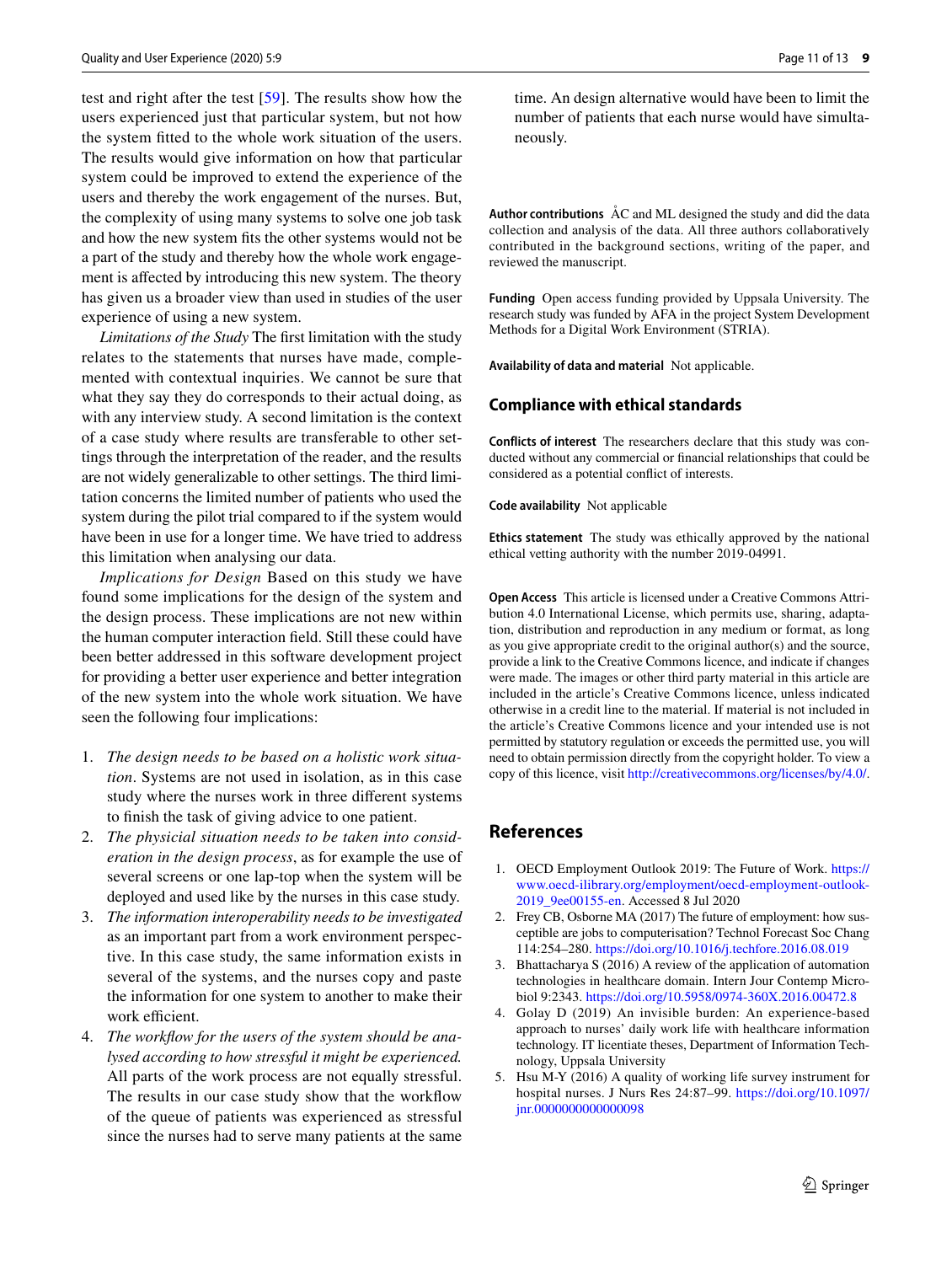- <span id="page-11-0"></span>6. Kroth PJ, Morioka-Douglas N, Veres S et al (2019) Association of electronic health record design and use factors with clinician stress and burnout. JAMA Netw Open. [https://doi.org/10.1001/](https://doi.org/10.1001/jamanetworkopen.2019.9609) [jamanetworkopen.2019.9609](https://doi.org/10.1001/jamanetworkopen.2019.9609)
- <span id="page-11-1"></span>7. Scandurra I, Hägglund M, Persson A, Ahlfeldt R-M (2014) Disturbing or facilitating?–on the Usability of Swedish eHealth Systems 2013. Stud Health Technol Inform 205:221–225
- <span id="page-11-2"></span>8. Roto V, Clemmensen T, Väätäjä H, Law EL-C (2018) Designing interactive systems for work engagement. In: Human Technology: An Interdisciplinary Journal on Humans in ICT Environments, 14 (2)
- <span id="page-11-3"></span>9. Desmet PMA, Pohlmeyer AE (2013) Positive design: an introduction to design for subjective well-being. Int J Des 7(3)
- <span id="page-11-4"></span>10. Botella C, Riva G, Gaggioli A et al (2012) The present and future of positive technologies. Cyberpsychol Behav Soc Netw 15:78– 84. <https://doi.org/10.1089/cyber.2011.0140>
- <span id="page-11-5"></span>11. Calvo R, Peters D (2014) Positive computing: technology for wellbeing and human potential. MIT Press, Cambridge
- <span id="page-11-6"></span>12. Aronsson G, Dallner M, Åborg C (1994) Winners and losers from computerization: a study of the psychosocial work conditions and health of Swedish state employees. Int J Hum–Computer Interact 6:17–35.<https://doi.org/10.1080/10447319409526081>
- <span id="page-11-7"></span>13. Cajander Å (2010) Usability—who cares? : the introduction of user-centred systems design in organisations. Dissertation, Uppsala University
- <span id="page-11-8"></span>14. Sandblad B, Gulliksen J, Åborg C et al (2003) Work environment and computer systems development. Behav Inf Technol 22:375– 387.<https://doi.org/10.1080/01449290310001624356>
- <span id="page-11-9"></span>15. Cajander Å, Larusdottir M, Gulliksen J (2013) Existing but not explicit—the user perspective in scrum projects in practice. In: Kotzé P, Marsden G, Lindgaard G et al (eds) Human–Computer interaction—INTERACT 2013. Springer, Berlin, pp 762–779
- <span id="page-11-10"></span>16. International organisation for standardisation ISO 9241-210. 2019. Ergonomics of human-system interaction—Part 210: Human-centred design process for interactive systems
- <span id="page-11-11"></span>17. Hassenzahl M (2013) User experience and experience design. In: The encyclopedia of human–computer interaction, 2nd Ed. The Interaction Design Foundation, Århus, Denmark
- <span id="page-11-12"></span>18. Lallemand C, Gronier G, Koenig V (2015) User experience: a concept without consensus? Exploring practitioners' perspectives through an international survey. Comput Hum Behav 43:35–48. <https://doi.org/10.1016/j.chb.2014.10.048>
- <span id="page-11-13"></span>19. Roto V, Palanque P, Karvonen H (2019) Engaging automation at work: A literature review. In: Human Work Interaction Design: Designing Engaging Automation, HWID 2018. Springer, pp 158–172
- <span id="page-11-14"></span>20. Bargas-Avila JA, Hornbæk K (2011) Old wine in new bottles or novel challenges: a critical analysis of empirical studies of user experience. In: Proceedings of the SIGCHI Conference on Human Factors in Computing Systems. Association for Computing Machinery, Vancouver, BC, Canada, pp 2689–2698
- 21. Lu Y, Roto V (2015) Evoking meaningful experiences at work—a positive design framework for work tools. J Eng Des 26:99–120. <https://doi.org/10.1080/09544828.2015.1041461>
- <span id="page-11-15"></span>22. Tuch AN, Schaik PV, Hornbæk K (2016) Leisure and work, good and bad: the role of activity domain and valence in modeling user experience. ACM Trans Comput–Hum Interact 23:35:1–35:32. <https://doi.org/10.1145/2994147>
- <span id="page-11-16"></span>23. Bakker AB, Albrecht S (2018) Work engagement: current trends. Career Develop Int 23:4–11. [https://doi.org/10.1108/](https://doi.org/10.1108/CDI-11-2017-0207) [CDI-11-2017-0207](https://doi.org/10.1108/CDI-11-2017-0207)
- <span id="page-11-17"></span>24. Schaufeli WB, Salanova M, González-romá V, Bakker AB (2002) The measurement of engagement and burnout: a two sample confrmatory factor analytic approach. J Happiness Stud 3:71–92. <https://doi.org/10.1023/A:1015630930326>
- <span id="page-11-18"></span>25. Bakker AB, Demerouti E (2008) Towards a model of work engagement. Career Develop Int 13:209–223. [https://doi.](https://doi.org/10.1108/13620430810870476) [org/10.1108/13620430810870476](https://doi.org/10.1108/13620430810870476)
- <span id="page-11-19"></span>26. Simpson MR (2009) Engagement at work: a review of the literature. Int J Nurs Stud 46:1012–1024. [https://doi.org/10.1016/j.ijnur](https://doi.org/10.1016/j.ijnurstu.2008.05.003) [stu.2008.05.003](https://doi.org/10.1016/j.ijnurstu.2008.05.003)
- <span id="page-11-20"></span>27. Bakker AB, Hakanen JJ, Demerouti E, Xanthopoulou D (2007) Job resources boost work engagement, particularly when job demands are high. J Educ Psychol 99:274–284
- <span id="page-11-21"></span>28. Bakker AB, Demerouti E, Verbeke W (2004) Using the job demands-resources model to predict burnout and performance. Human Resource Management 43:83–104. [https://doi.](https://doi.org/10.1002/hrm.20004) [org/10.1002/hrm.20004](https://doi.org/10.1002/hrm.20004)
- <span id="page-11-22"></span>29. Xanthopoulou D, Bakker AB, Fischbach A (2013) Work engagement among employees facing emotional demands. J Pers Psychol 12:74–84. <https://doi.org/10.1027/1866-5888/a000085>
- <span id="page-11-36"></span>30. Demerouti E, Bakker AB, Nachreiner F, Schaufeli WB (2001) The job demands-resources model of burnout. J Appl Psychol 86:499–512
- <span id="page-11-23"></span>31. Schaufeli WB, Leiter MP, Maslach C (2009) Burnout: 35 years of research and practice. Career Develop Int 14:204–220. [https://](https://doi.org/10.1108/13620430910966406) [doi.org/10.1108/13620430910966406](https://doi.org/10.1108/13620430910966406)
- <span id="page-11-24"></span>32. Molina-Praena J, Ramirez-Baena L, Gómez-Urquiza JL et al (2018) Levels of burnout and risk factors in medical area nurses: a meta-analytic study. Int J Environ Res Public Health 15:2800. <https://doi.org/10.3390/ijerph15122800>
- <span id="page-11-25"></span>33. Rudman A, Gustavsson P, Hultell D (2014) A prospective study of nurses' intentions to leave the profession during their frst fve years of practice in Sweden. Int J Nurs Stud 51:612–624. [https://](https://doi.org/10.1016/j.ijnurstu.2013.09.012) [doi.org/10.1016/j.ijnurstu.2013.09.012](https://doi.org/10.1016/j.ijnurstu.2013.09.012)
- <span id="page-11-26"></span>34. Bakhamis L, Paul DP, Smith H, Coustasse A (2019) Still an epidemic: the burnout syndrome in hospital registered nurses. Health Care Manag (Frederick) 38:3–10. [https://doi.org/10.1097/](https://doi.org/10.1097/HCM.0000000000000243) [HCM.0000000000000243](https://doi.org/10.1097/HCM.0000000000000243)
- <span id="page-11-27"></span>35. Vagia M, Transeth AA, Fjerdingen SA (2016) A literature review on the levels of automation during the years. What are the different taxonomies that have been proposed? Appl Ergon 53 Pt A:190–202.<https://doi.org/10.1016/j.apergo.2015.09.013>
- <span id="page-11-28"></span>36. Fitts PM (1951) Human engineering for an efective air-navigation and traffic-control system. National Research Council, Division of Anthropology and Psychology, Committee on Aviation Psychology, Washington DC
- <span id="page-11-29"></span>37. Hoff KA, Bashir M (2014) Trust in Automation: integrating Empirical Evidence on Factors That Infuence Trust. Hum Factors.<https://doi.org/10.1177/0018720814547570>
- <span id="page-11-30"></span>38. Sheridan TB (2019) Individual diferences in attributes of trust in automation: measurement and application to system design. Front Psychol.<https://doi.org/10.3389/fpsyg.2019.01117>
- <span id="page-11-31"></span>39. Bonnefon J-F, Sharif A, Rahwan I (2016) The social dilemma of autonomous vehicles. Science 352:1573–1576. [https://doi.](https://doi.org/10.1126/science.aaf2654) [org/10.1126/science.aaf2654](https://doi.org/10.1126/science.aaf2654)
- <span id="page-11-32"></span>40. Koopman P, Wagner M (2017) Autonomous Vehicle Safety: an Interdisciplinary Challenge. IEEE Intell Transp Syst Mag 9:90– 96.<https://doi.org/10.1109/MITS.2016.2583491>
- <span id="page-11-33"></span>41. Hoc JM (2000) From human–machine interaction to humanmachine cooperation. Ergonomics 43:833–843. [https://doi.](https://doi.org/10.1080/001401300409044) [org/10.1080/001401300409044](https://doi.org/10.1080/001401300409044)
- <span id="page-11-34"></span>42. Kun AL, Boll S, Schmidt A (2016) Shifting Gears: user Interfaces in the Age of Autonomous Driving. IEEE Pervasive Comput 15:32–38. <https://doi.org/10.1109/MPRV.2016.14>
- <span id="page-11-35"></span>43. Rödel C, Stadler S, Meschtscherjakov A, Tscheligi M (2014) Towards autonomous cars: the effect of autonomy levels on acceptance and user experience. In: Proceedings of the 6th international conference on automotive user interfaces and interactive